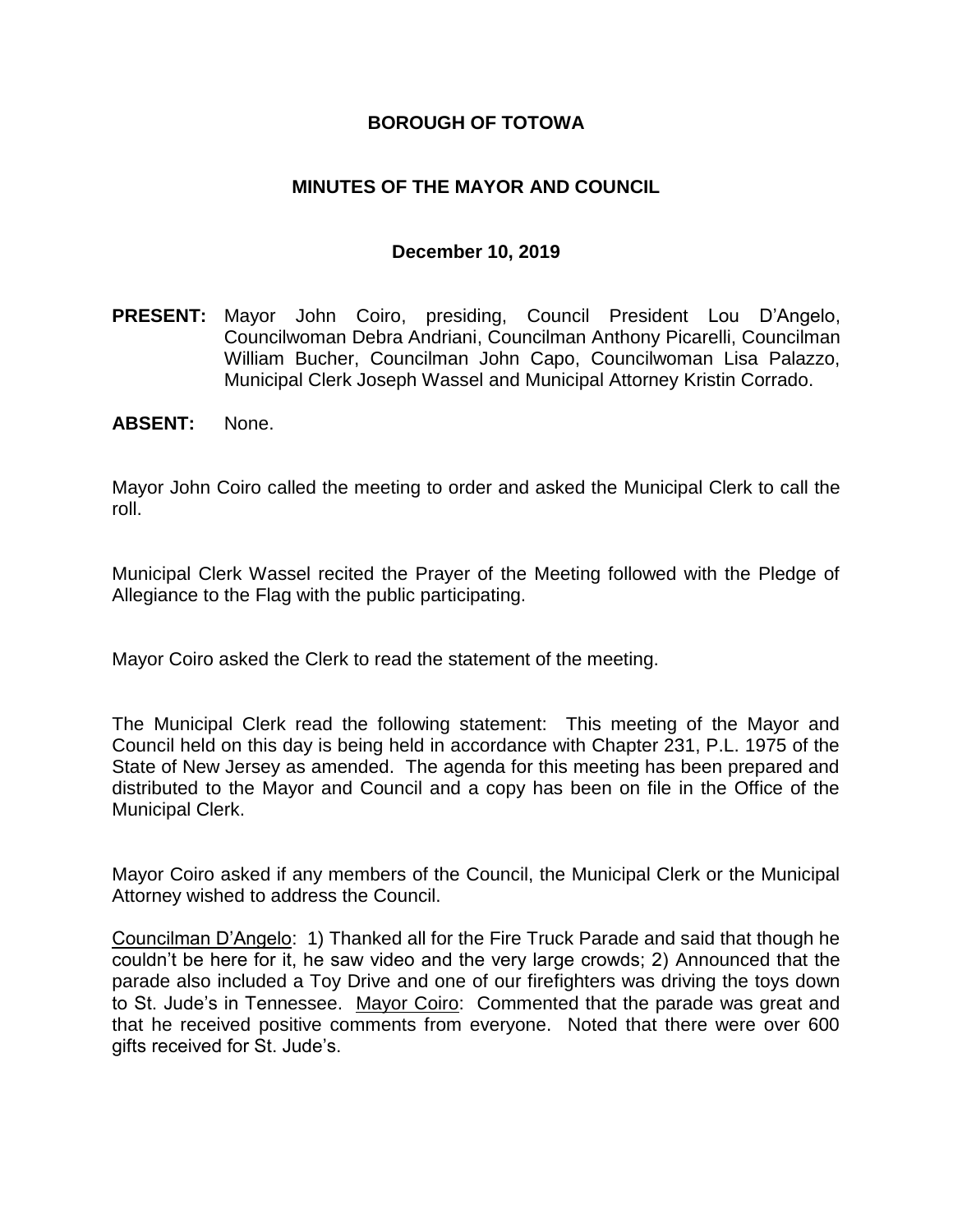Councilwoman Andriani: Thanked all for the annual Tree Lighting – from the Board of Recreation, the Police Department, Fire Department and the Washington Park School Choir – to the Mayor lighting the tree. Mayor Coiro: Remarked that the turnout seemed larger than in recent years.

# CITIZENS HEARD:

Mike Mahometa, 269 Lincoln Avenue: 1) Said the DPW did a great job with clearing the snow and ice from the last storm. Mayor Coiro: Agreed that the DPW did a nice job; 2) Asked if the fire hydrants will be marked with flags. Mayor Coiro: Told him that the Fire Department will be marking the fire hydrants with flags.

There was a motion by Councilman D'Angelo, seconded by Councilwoman Andriani to approve the Minutes of the Mayor and Council for the meeting of November 26, 2019. On roll call vote, all members of the Council present voted in the affirmative.

COMMITTEE ON FINANCE:

There was a motion by Councilman Picarelli, seconded by Councilman D'Angelo to approve Resolution No. 2019-25 for the payment of bills. On roll call vote, all members of the Council present voted in the affirmative.

There was a motion by Councilman Picarelli, seconded by Councilman D'Angelo to approve Resolution No. 2019-26 Authorizing Transfer Of 2019 Budget Appropriations. On roll call vote, all members of the Council present voted in the affirmative.

There was a motion by Councilman Picarelli, seconded by Councilman D'Angelo to adopt the following resolution authorizing the Treasurer to issue refunds to various property owners pursuant to State Tax Court judgments. On roll call vote, all members of the Council present voted in the affirmative.

## **RESOLUTION**

WHEREAS, there has been a State Tax Court Judgment to reduce the evaluation on the following.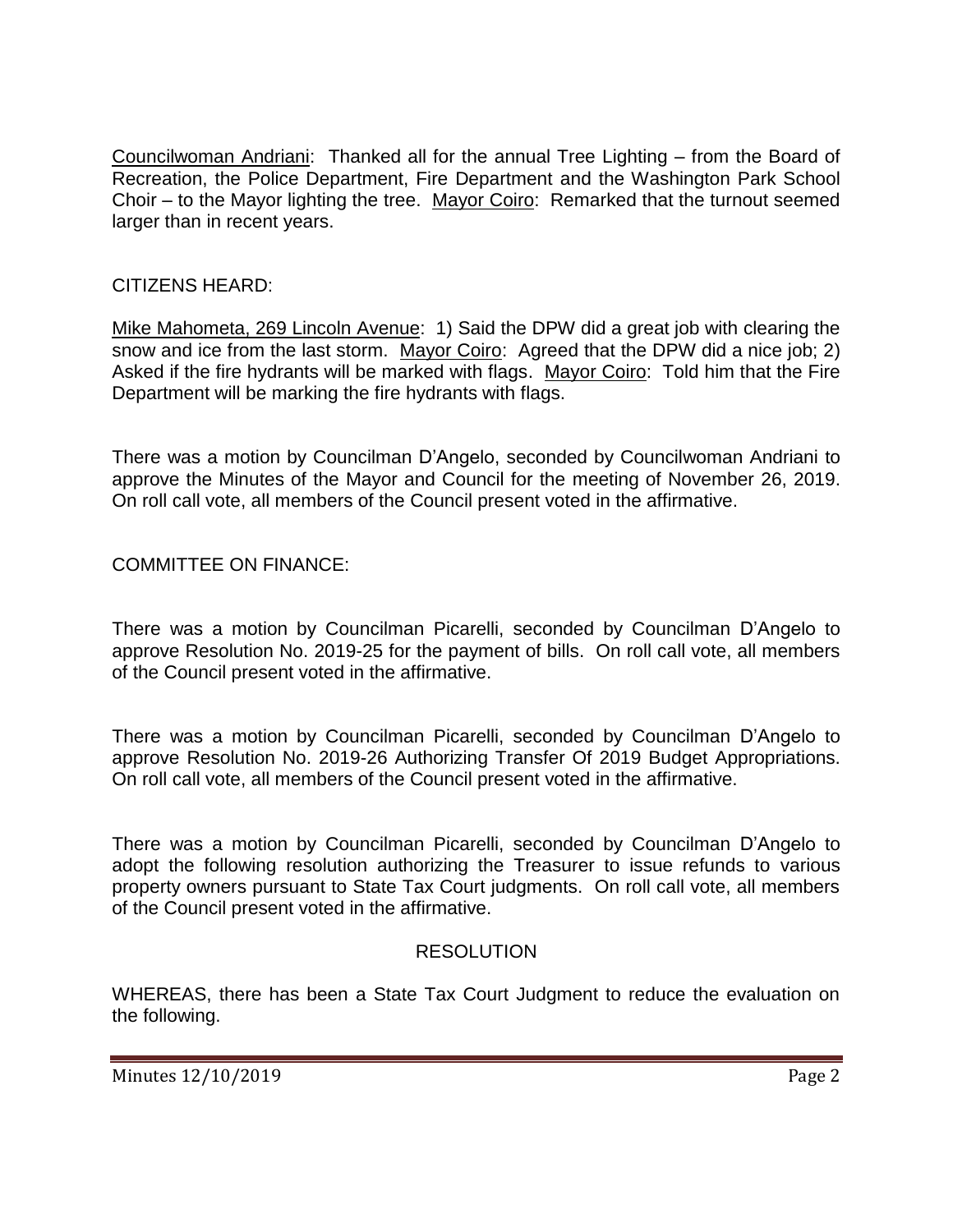NOW, THEREFORE, BE IT RESOLVED, that the Treasurer of the Borough of Totowa is authorized to refund this amount.

|          |                                                                                                     | <b>Block Lot Property/Owner</b> | Payable To:                  | Year | <b>From</b> | Τo                      | <b>Amount</b> |  |
|----------|-----------------------------------------------------------------------------------------------------|---------------------------------|------------------------------|------|-------------|-------------------------|---------------|--|
| 170.01 1 |                                                                                                     | 77 West End Rd.                 | Daniel G. Keough,<br>Trustee | 2016 |             | \$2,232,000 \$2,160,000 | \$1.691.28    |  |
|          | Mail to:<br>Ventura, Miesowitz, Keough & Warner<br><b>Counselors At Law</b><br>783 Springfield Ave. |                                 |                              |      |             |                         |               |  |

There was a motion by Councilman Picarelli, seconded by Councilman D'Angelo to adopt the following resolution to effectuate the redemption of Tax Sale Certificate #18- 000003 for 335 Boyle Avenue, Block 59, Lot 7.01. On roll call vote, all members of the Council present voted in the affirmative.

Summit, NJ 07901-2332

#### RESOLUTION

Tax Sale Certificate Number 18-000003 Block 59, Lot 7.01

Property: 335 Boyle Avenue, Totowa, New Jersey 07512 Owner: Jennifer I. Pina

WHEREAS, at the Municipal Tax Sale on October 25, 2018, a lien was sold on Block 59, Lot 7.01; and

WHEREAS, this lien known as Tax Sale Certificate Number 18-000003, was sold to US Bank Cust for Tower DB VIII for a 0% redemption fee and a premium of \$100.00; and

WHEREAS, Jennifer I Pina, the owner of the property, has effected redemption of Tax Sale Certificate Number 18-000003 in the amount of \$35,052.57 as of November 22, 2019.

NOW, THEREFORE, BE IT RESOLVED, that the Mayor and Council of the Borough of Totowa do hereby authorize the Treasurer to issue a check in the amount of \$35,052.57 payable to Tien Trinh, U.S. Bank, Tax Lien Services Group for the redemption of Tax Sale Certificate Number 18-000003.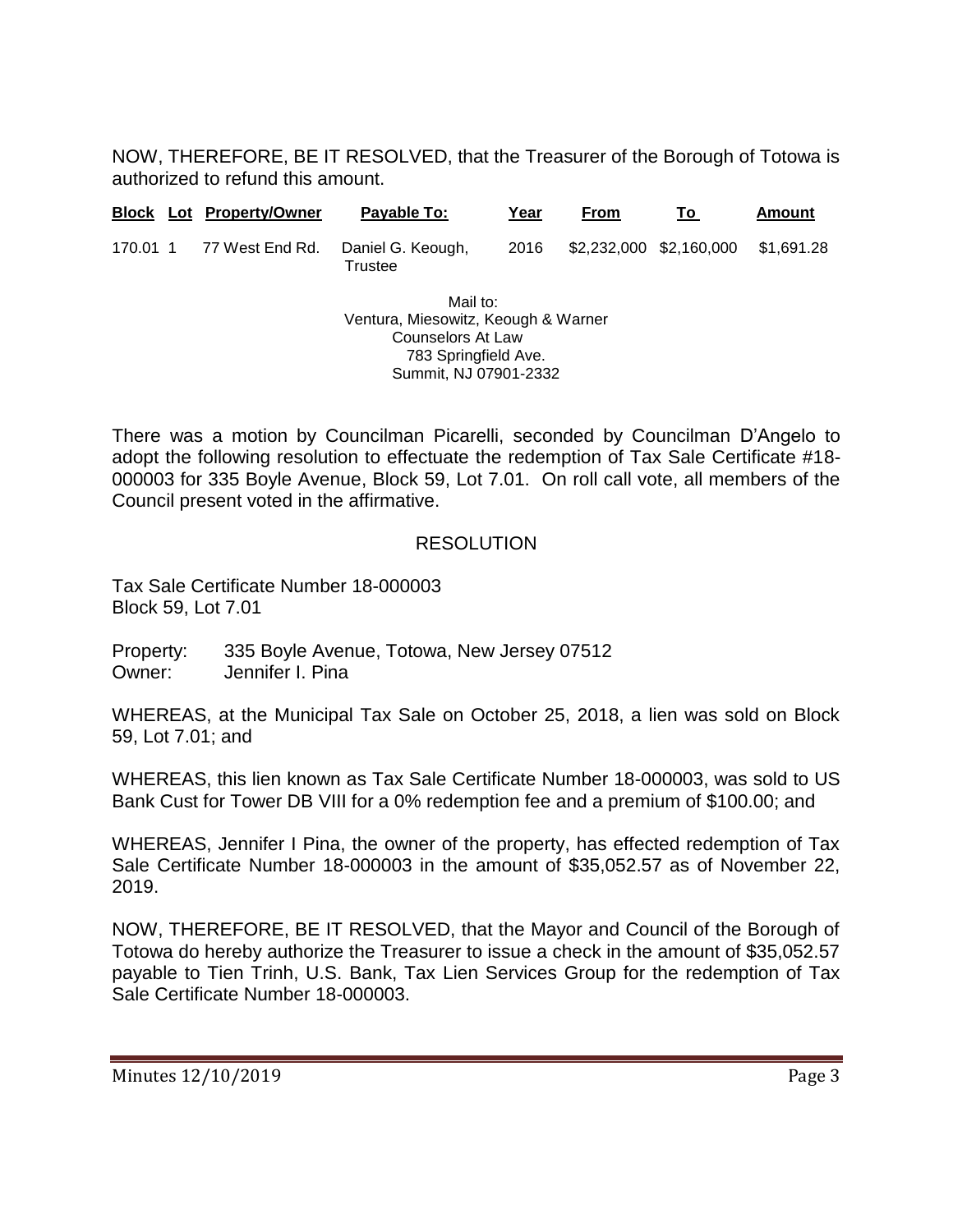BE IT FURTHER RESOLVED, that the Mayor and Council do hereby authorize the Treasurer to issue a check in the amount of \$100.00 (premium) to the aforementioned Lien Holder.

There was a motion by Councilman Picarelli, seconded by Councilman D'Angelo to adopt the following Resolution Authorizing Settlement Of The 2018 And 2019 Tax Appeals Entitled Sudhir Parikh V. Borough Of Totowa. On roll call vote, all members of the Council present voted in the affirmative.

#### RESOLUTION NO. 126-2019

RESOLUTION AUTHORIZING SETTLEMENT OF THE 2018 AND 2019 TAX APPEALS ENTITLED SUDHIR PARIKH V. BOROUGH OF TOTOWA

WHEREAS, there have been appeals of the real property tax assessments for the stated tax years; and

WHEREAS, each Block and Lot listed therein was assessed at the amount stated therein; and

WHEREAS, the proposed Stipulation of Settlement, a copy of which is incorporated herein as if set forth at length, has been reviewed and recommended by the Borough Tax Assessor and Borough Tax Expert; and

WHEREAS, the settlement of these matters on the attached list are in the best interest of the Borough of Totowa.

NOW, THEREFORE, BE IT RESOLVED, by the Mayor and Council of the Borough of Totowa, New Jersey, as follows:

- 1. The Borough's Tax Appeal Attorney, Raymond B. Reddin, Esq. is authorized to execute the Stipulation of Settlement on behalf of the Borough of Totowa with respect to the tax appeals on the attached list which are currently pending in the Tax Court of New Jersey.
- 2. All municipal officials are hereby authorized to take whatever action may be necessary to implement the terms of this Resolution and authorizes the Special Tax Counsel to enter into the Stipulation of Settlement as provided by Taxpayer.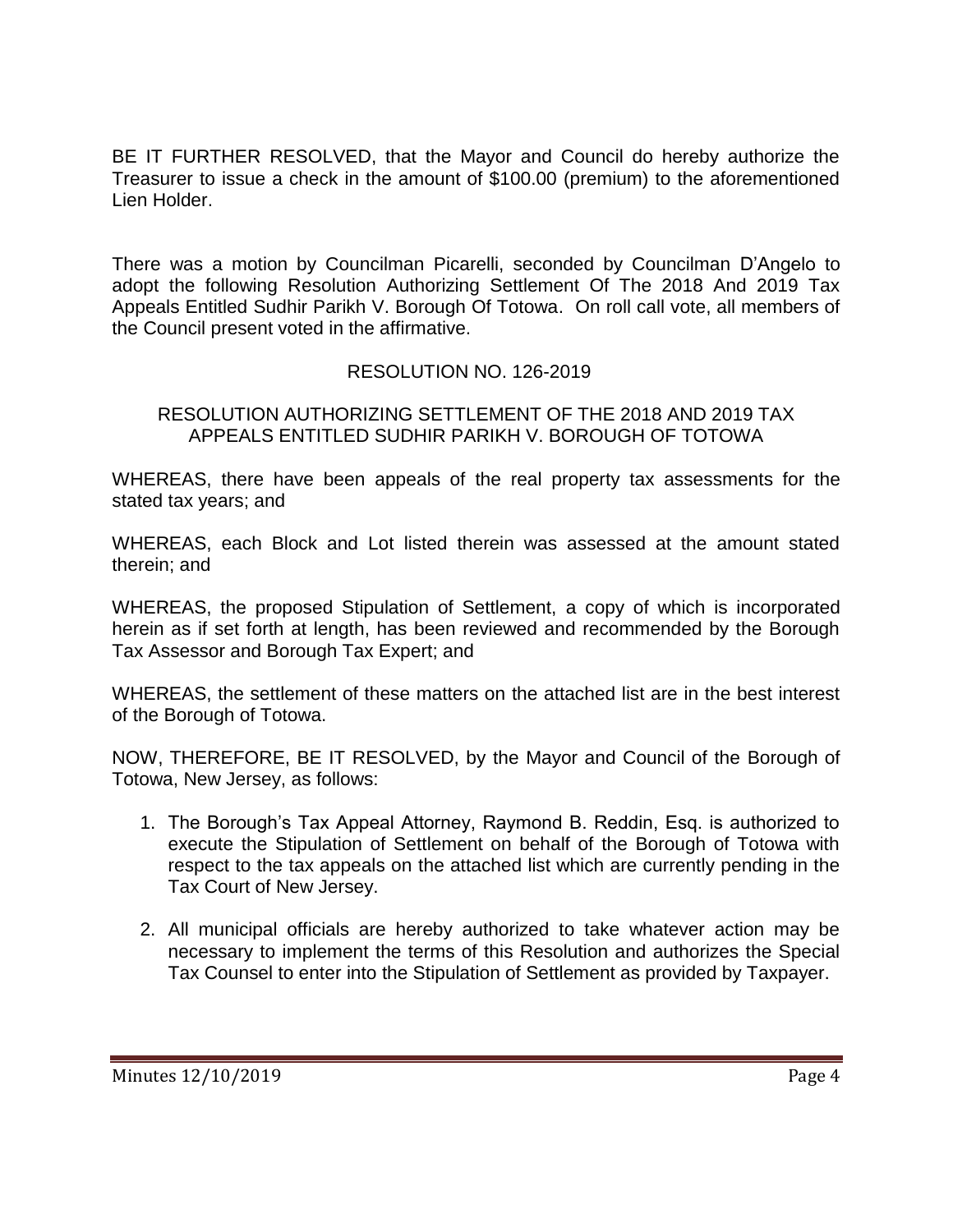There was a motion by Councilman Picarelli, seconded by Councilman D'Angelo to adopt the following Resolution Authorizing Settlement Of The 2018 And 2019 Tax Appeals Entitled Maher Kour V. Borough Of Totowa. On roll call vote, all members of the Council present voted in the affirmative.

## RESOLUTION NO. 127-2019

#### RESOLUTION AUTHORIZING SETTLEMENT OF THE 2018 AND 2019 TAX APPEALS ENTITLED MAHER KOUR V. BOROUGH OF TOTOWA

WHEREAS, there have been appeals of the real property tax assessments for the stated tax years; and

WHEREAS, each Block and Lot listed therein was assessed at the amount stated therein; and

WHEREAS, the proposed Stipulation of Settlement, a copy of which is incorporated herein as if set forth at length, has been reviewed and recommended by the Borough Tax Assessor and Borough Tax Expert; and

WHEREAS, the settlement of these matters on the attached list are in the best interest of the Borough of Totowa.

NOW, THEREFORE, BE IT RESOLVED, by the Mayor and Council of the Borough of Totowa, New Jersey, as follows:

- 1. The Borough's Tax Appeal Attorney, Raymond B. Reddin, Esq. is authorized to execute the Stipulation of Settlement on behalf of the Borough of Totowa with respect to the tax appeals on the attached list which are currently pending in the Tax Court of New Jersey.
- 2. All municipal officials are hereby authorized to take whatever action may be necessary to implement the terms of this Resolution and authorizes the Special Tax Counsel to enter into the Stipulation of Settlement as provided by Taxpayer.

There was a motion by Councilman Picarelli, seconded by Councilman D'Angelo to adopt the following Resolution Authorizing Settlement Of The 2018 And 2019 Tax Appeals Entitled Englewood Lab V. Borough Of Totowa. On roll call vote, all members of the Council present voted in the affirmative.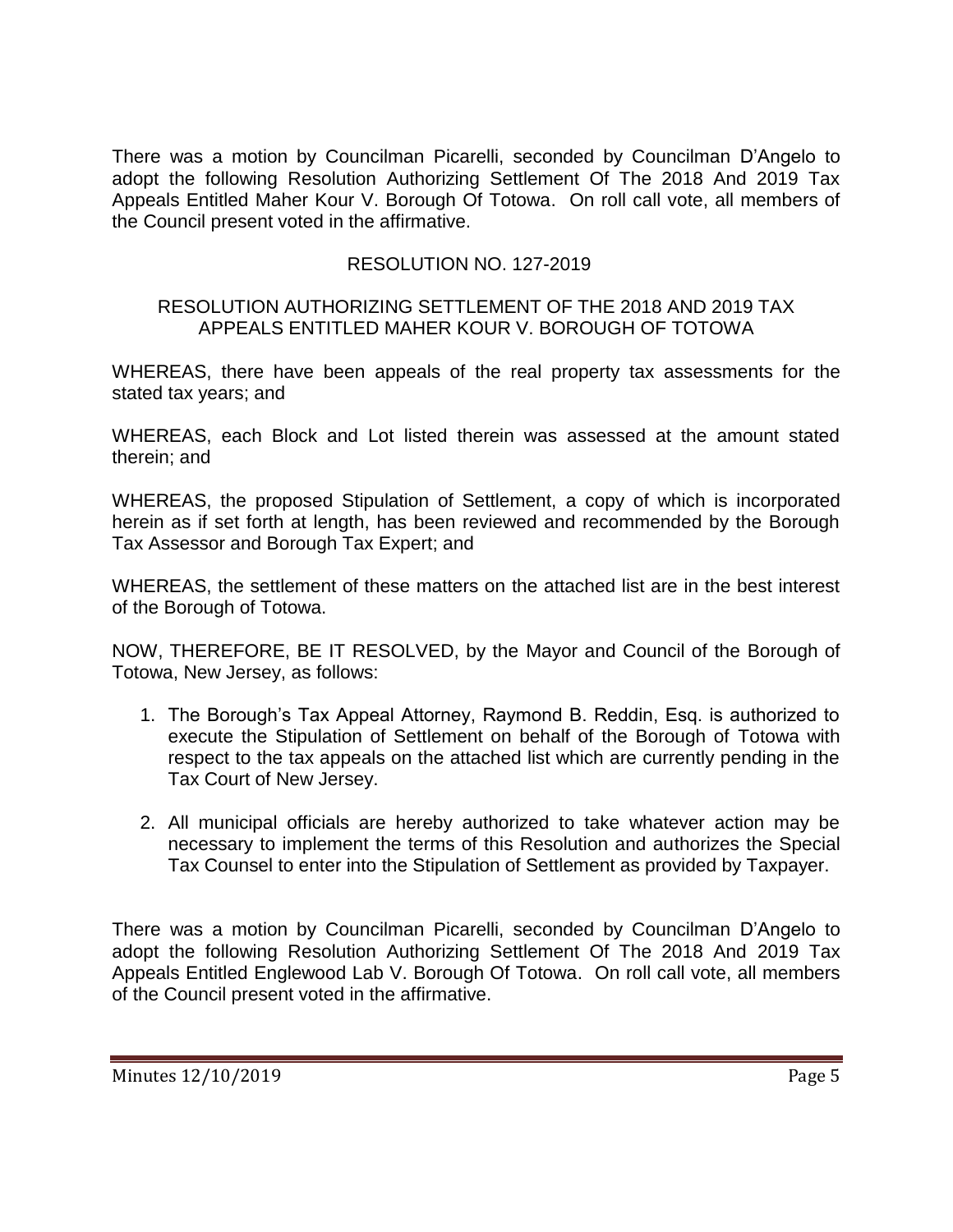## RESOLUTION NO. 128-2019

#### RESOLUTION AUTHORIZING SETTLEMENT OF THE 2018 AND 2019 TAX APPEALS ENTITLED ENGLEWOOD LAB V. BOROUGH OF TOTOWA

WHEREAS, there have been appeals of the real property tax assessments for the stated tax years; and

WHEREAS, each Block and Lot listed therein was assessed at the amount stated therein; and

WHEREAS, the proposed Stipulation of Settlement, a copy of which is incorporated herein as if set forth at length, has been reviewed and recommended by the Borough Tax Assessor and Borough Tax Expert; and

WHEREAS, the settlement of these matters on the attached list are in the best interest of the Borough of Totowa.

NOW, THEREFORE, BE IT RESOLVED, by the Mayor and Council of the Borough of Totowa, New Jersey, as follows:

- 1. The Borough's Tax Appeal Attorney, Raymond B. Reddin, Esq. is authorized to execute the Stipulation of Settlement on behalf of the Borough of Totowa with respect to the tax appeals on the attached list which are currently pending in the Tax Court of New Jersey.
- 2. All municipal officials are hereby authorized to take whatever action may be necessary to implement the terms of this Resolution and authorizes the Special Tax Counsel to enter into the Stipulation of Settlement as provided by Taxpayer.

There was a motion by Councilman Picarelli, seconded by Councilman D'Angelo to adopt the following Resolution Agreeing To Renew Membership In The Garden State Municipal Joint Insurance Fund For A Period Commencing January 1, 2020 And Terminating December 31, 2022. On roll call vote, all members of the Council present voted in the affirmative.

## RESOLUTION NO. 129-2019

RESOLUTION AGREEING TO RENEW MEMBERSHIP IN THE GARDEN STATE MUNICIPAL JOINT INSURANCE FUND FOR A PERIOD COMMENCING JANUARY 1, 2020 AND TERMINATING DECEMBER 31, 2022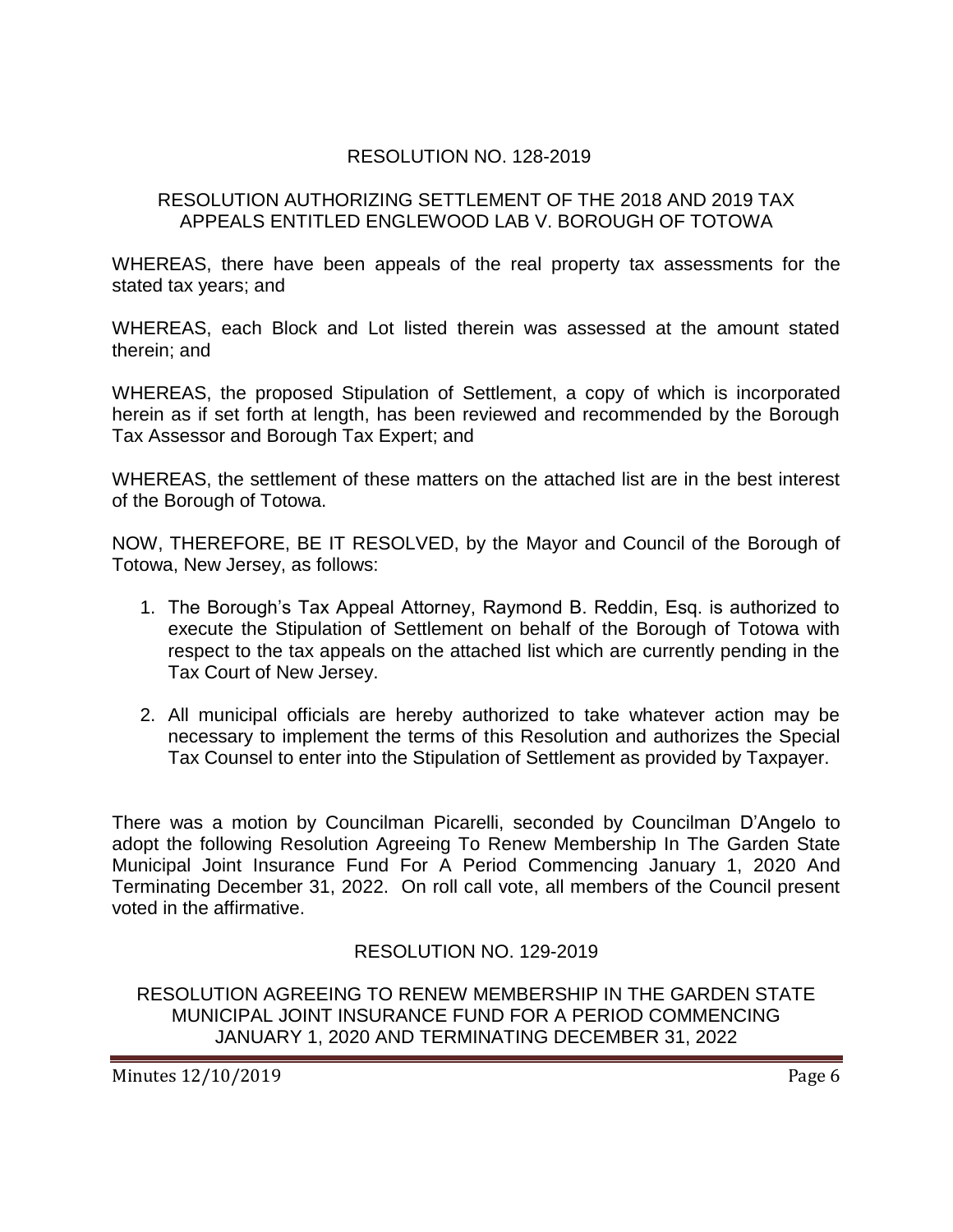WHEREAS, a number of local governmental units in the State of New Jersey have joined together to form a Joint Insurance Fund as permitted by Chapter 372, P.L. 1983 (N.J.S.A. 40A:10-36 et seq.); and

WHEREAS, the statutes and regulations governing the creation and operation of a Joint Insurance Fund contain elaborate restrictions and safeguards concerning the safe and efficient administration of the public interest entrusted to such a Fund; and

WHEREAS, the Governing Body of the Borough of Totowa, has determined that membership in the Garden State Municipal Joint Insurance Fund (hereinafter referred to as the "Fund") is in the best interests of itself and its citizens; and

WHEREAS, the Governing Body of the Borough of Totowa has previously executed a resolution to join the Garden State Municipal Joint Insurance Fund subject to the acceptance of its assessment.

NOW, THEREFORE, BE IT RESOLVED, that the Governing Body of the Borough of Totowa, County of Passaic, New Jersey (hereinafter referred to as the "Municipality") does hereby resolve and agree to renew its membership in the Fund for a period not to exceed three (3) years commencing January 1, 2020 and terminating December 31, 2022 for the purpose of establishing the following types of insurance coverage (including, but not limited to):

- Workers' Compensation and Employer's Liability;
- General Liability (including Law Enforcement and Public Officials Liability);
- Motor Vehicle Liability;
- Property Damage (including Buildings, Contents, Equipment and Motor Vehicle).

BE IT FURTHER RESOLVED, that the Municipality has never defaulted on claims and has not been canceled for nonpayment of insurance premiums for a period of at least two years prior to the adoption of this Resolution.

BE IT FURTHER RESOLVED, that the Mayor and the Municipal Clerk are authorized and directed to execute the Indemnity and Trust Agreement and such other documents signifying membership in the Fund and to deliver same to the Executive Director of the Fund with the express reservation that said document shall become effective only upon approval by the New Jersey Department of Insurance and the Department of Community Affairs.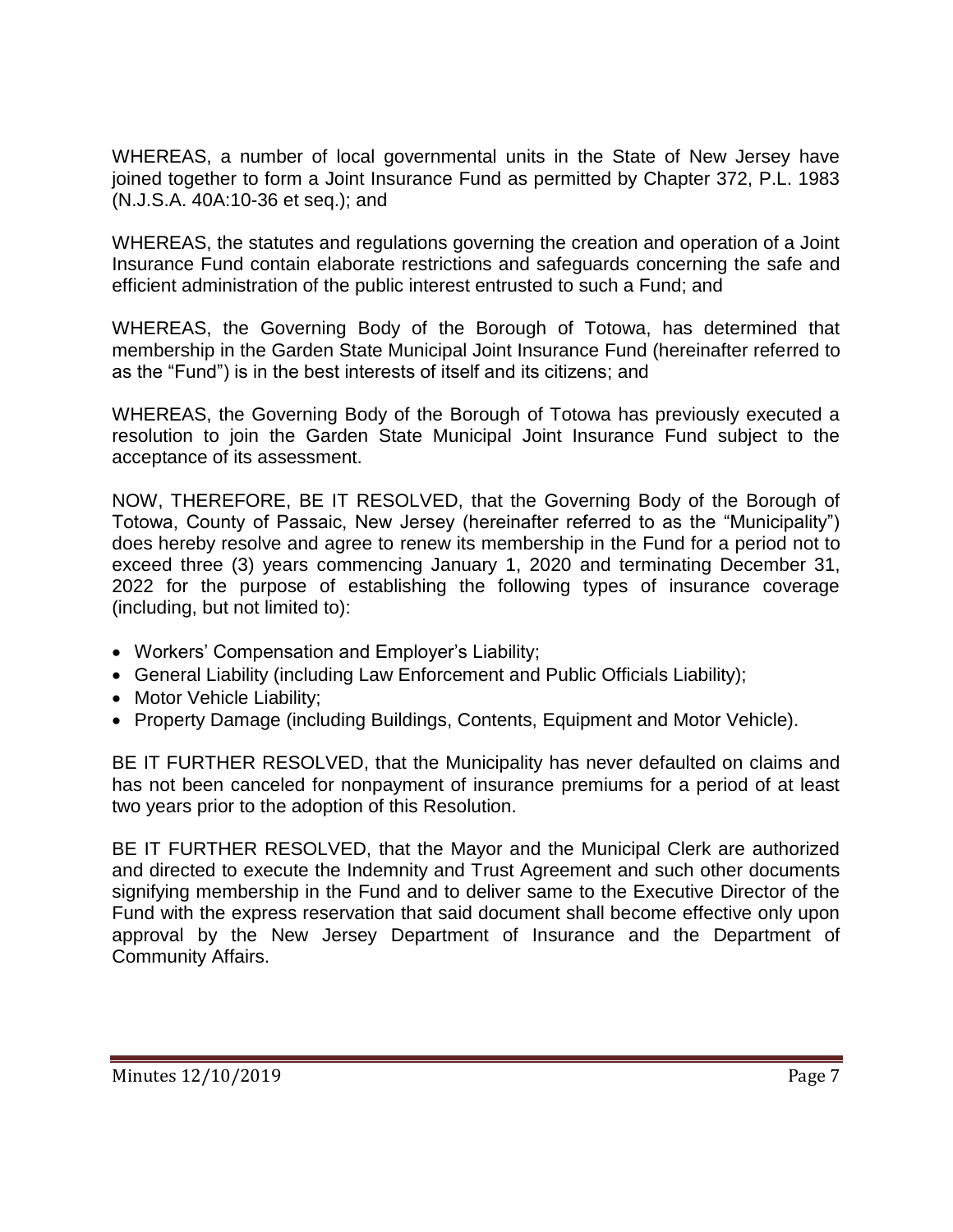There was a motion by Councilman Picarelli, seconded by Councilman D'Angelo to accept the following bids for Solid Waste Disposal Services. On roll call vote, all members of the Council present voted in the affirmative.

| Company          | One Year | <b>Amount Per Ton</b><br><b>Three Years</b> | <b>Five Years</b> |
|------------------|----------|---------------------------------------------|-------------------|
| Waste Management | \$79.50  | \$80.00                                     | \$81.50           |
| <b>DART</b>      | \$80.50  | \$83.50                                     | \$86.50           |
| Covanta          | \$90.08  | \$90.08                                     | \$90.08           |
| Gaeta Recycling  | \$79.00  | \$78.00                                     | \$77.00           |

Upon the recommendation of the Committee, there was a motion by Councilman Picarelli, seconded by Councilman D'Angelo to adopt the following resolution to award the contract for Solid Waste Disposal Services. On roll call vote, all members of the Council present voted in the affirmative.

## RESOLUTION NO. 130-2019

#### RESOLUTION AWARDING CONTRACT FOR SOLID WASTE DISPOSAL SERVICES FOR THE BOROUGH OF TOTOWA

WHEREAS, the Mayor and Council of the Borough of Totowa did advertise for receipt of sealed bids for residential and municipal solid waste disposal services in accordance with its specifications entitled "Specifications and Proposal for Solid Waste Disposal Services in the Borough of Totowa, County of Passaic, New Jersey 2019"; and

WHEREAS, the Borough of Totowa did receive bids at its Municipal Building on December 10, 2019; and

WHEREAS, the Mayor and Council of the Borough of Totowa on December 10, 2019 did examine all bids for the solid waste disposal services called for in the specifications; and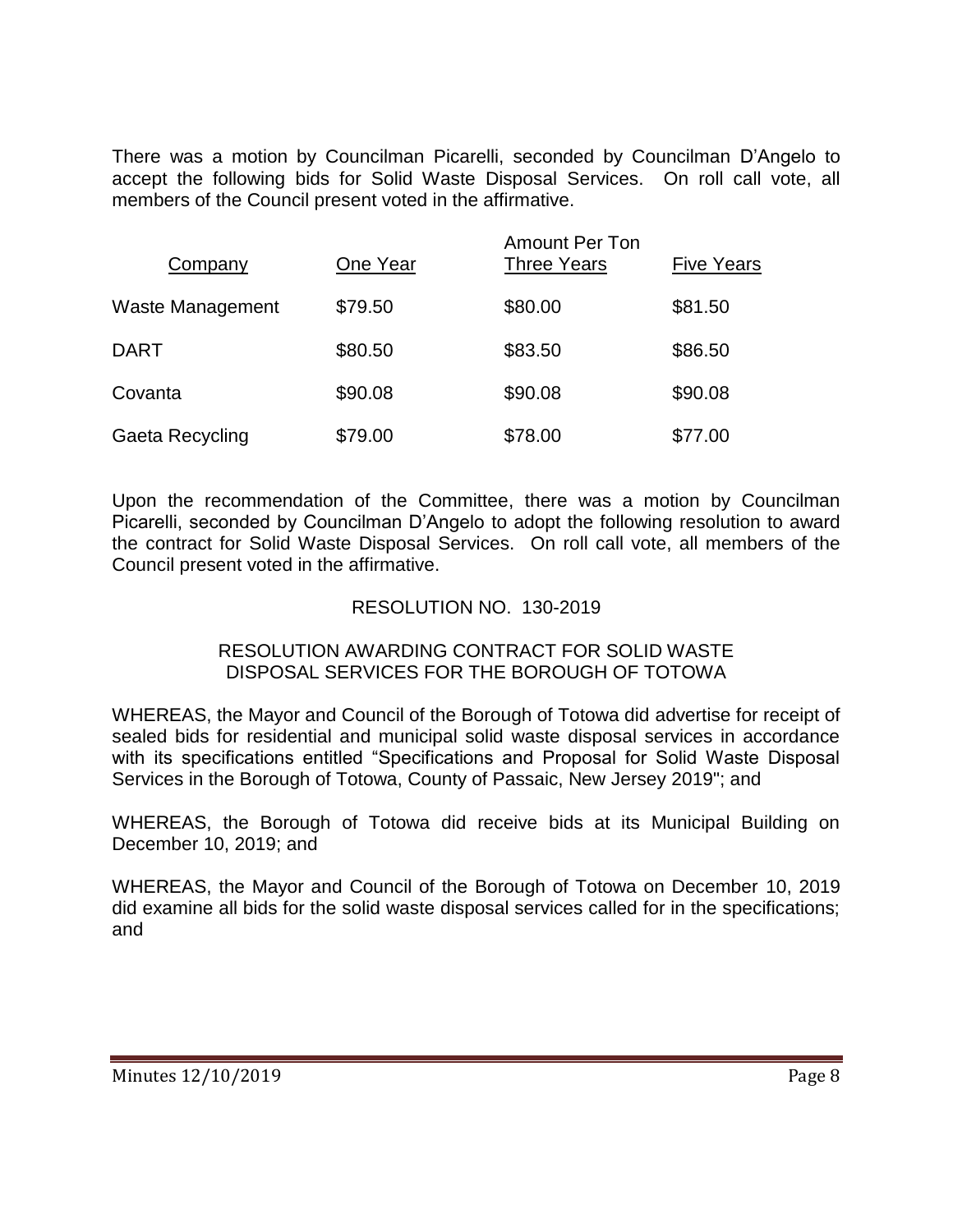WHEREAS, the Mayor and Council of the Borough of Totowa have determined that the lowest responsible bid was submitted by Gaeta Recycling Co., Inc., 278-282 West Railway Avenue, Paterson, New Jersey 07503 with a bid in the amount of Seventy-Seven and 00/100 Dollars (\$77.00) per ton for the period of January 1, 2020 through December 31, 2024; and

WHEREAS, the Mayor and Council of the Borough of Totowa have determined that the bid submitted by Gaeta Recycling Co., Inc. be accepted as the lowest responsible bid.

NOW, THEREFORE, BE IT RESOLVED, that the Mayor and Council of the Borough of Totowa do hereby accept the bid of Gaeta Recycling Co., Inc. for solid waste disposal services for the sum of Seventy-Seven and 00/100 Dollars (\$77.00) per ton for the period of January 1, 2020 through December 31, 2024.

BE IT FURTHER RESOLVED, that the Municipal Council of the Borough of Totowa does hereby authorize the Mayor and Municipal Clerk to execute any and all necessary instruments relating thereto.

There was a motion by Councilman Picarelli, seconded by Councilman D'Angelo to adopt the following Resolution Authorizing Purchase Of Various Items Through State, County And Educational Services Commission Cooperative Contracts. On roll call vote, all members of the Council present voted in the affirmative.

#### RESOLUTION NO. 131-2019

#### RESOLUTION AUTHORIZING PURCHASE OF VARIOUS ITEMS THROUGH STATE, COUNTY AND EDUCATIONAL SERVICES COMMISSION COOPERATIVE CONTRACTS

WHEREAS, the different Borough of Totowa Departments have requisitioned various goods and services for 2019 pursuant to the following State Contracts, Passaic County Cooperative Contracts, Morris County Cooperative Contracts, Bergen County Cooperative Contracts and/or Educational Services Commission of New Jersey Cooperative Contracts; and

**Broadview Networks State Contract** General Sales Administration State Contract Northeast Communications State Contract

VENDOR STATE/PCC/MCC/BCC/ESCNJ CONTRACT Constellation New Energy Passaic County Cooperative Contract Jen Electric, Inc. Morris County Cooperative Contract

Minutes  $12/10/2019$  Page 9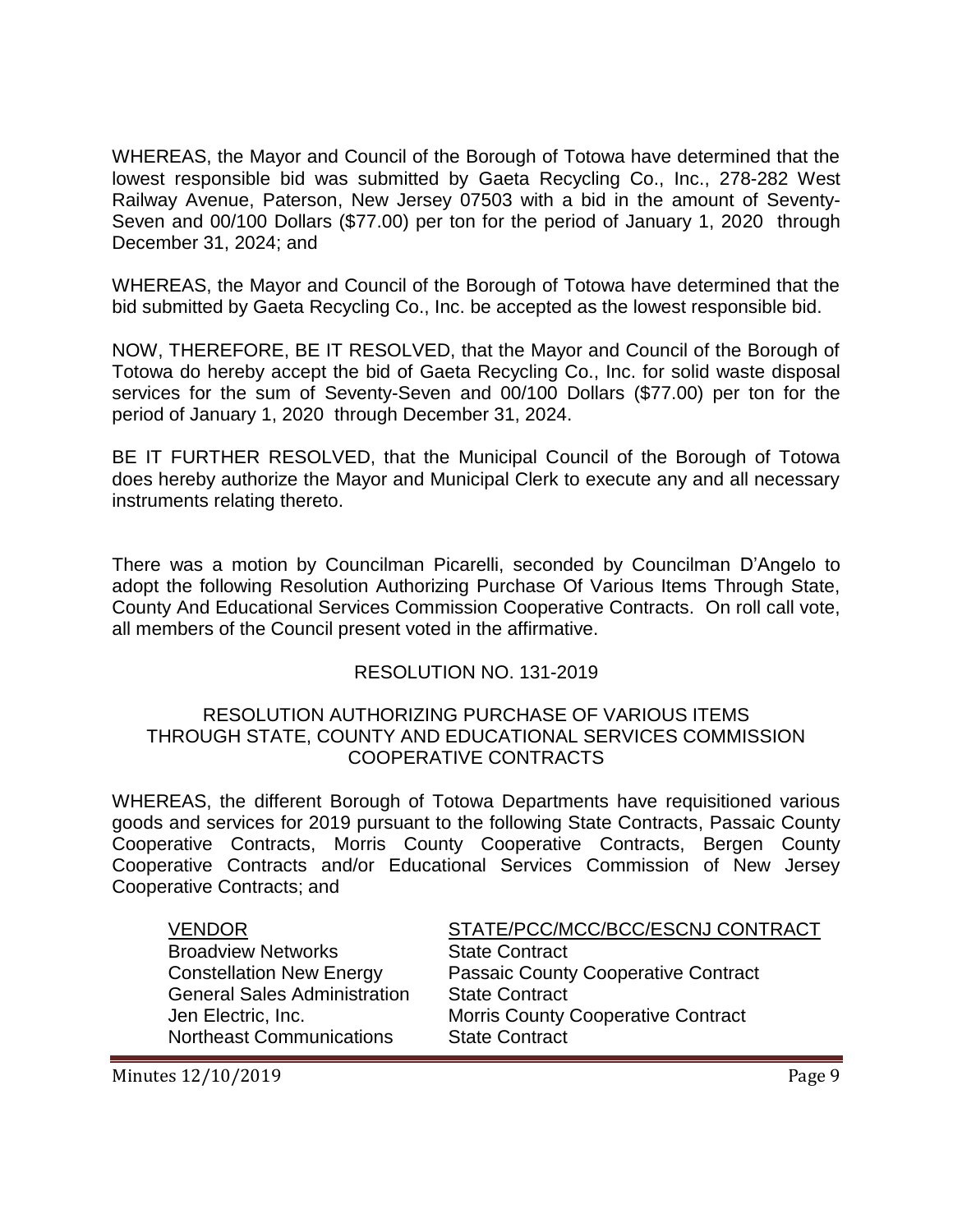| Rachles/Michele's Oil Company State Contract |                                            |
|----------------------------------------------|--------------------------------------------|
| Rio Supply, Inc.                             | <b>Morris County Cooperative Contract</b>  |
| South Jersey Energy                          | <b>Passaic County Cooperative Contract</b> |

WHEREAS, the Mayor and Council of the Borough of Totowa is desirous of approving said purchases in accordance with the terms of the various State Contracts, County Contracts and Educational Services Commission of New Jersey Contracts; and

WHEREAS, the Mayor and Council is also desirous of authorizing these purchases from the State Contracts, County Contracts and Educational Services Commission of New Jersey Contracts throughout calendar year 2019, subject to appropriate procurement controls and availability of funds; and

WHEREAS, the Finance and Administration Committee has considered this matter and recommended this resolution to the Mayor and Council for adoption.

NOW, THEREFORE, BE IT RESOLVED, by the Mayor and Council of the Borough of Totowa that it hereby authorizes the purchase of the goods and/or services described above in accordance with the terms of the applicable State Contracts, County Contracts or Educational Services Commission of New Jersey Contracts.

BE IT FURTHER RESOLVED, that the Municipal Clerk and all other necessary officers and employees be and hereby are authorized and directed to take such further actions and sign such documents as are necessary to effectuate the purpose of this resolution, including but not limited to issuance of an appropriate Purchase Order.

There was a motion by Councilman Picarelli, seconded by Councilman D'Angelo to adopt the following Resolution Approving Disposal Services For Vegetative Waste Recycling. On roll call vote, all members of the Council present voted in the affirmative.

## RESOLUTION NO. 132-2019

#### RESOLUTION APPROVING DISPOSAL SERVICES FOR VEGETATIVE WASTE RECYCLING

WHEREAS, the Mayor and Council of the Borough of Totowa need to dispose of the Borough's residential and municipal vegetative waste at a facility that is licensed and permitted by the State of New Jersey Department of Environmental Protection ("DEP"); and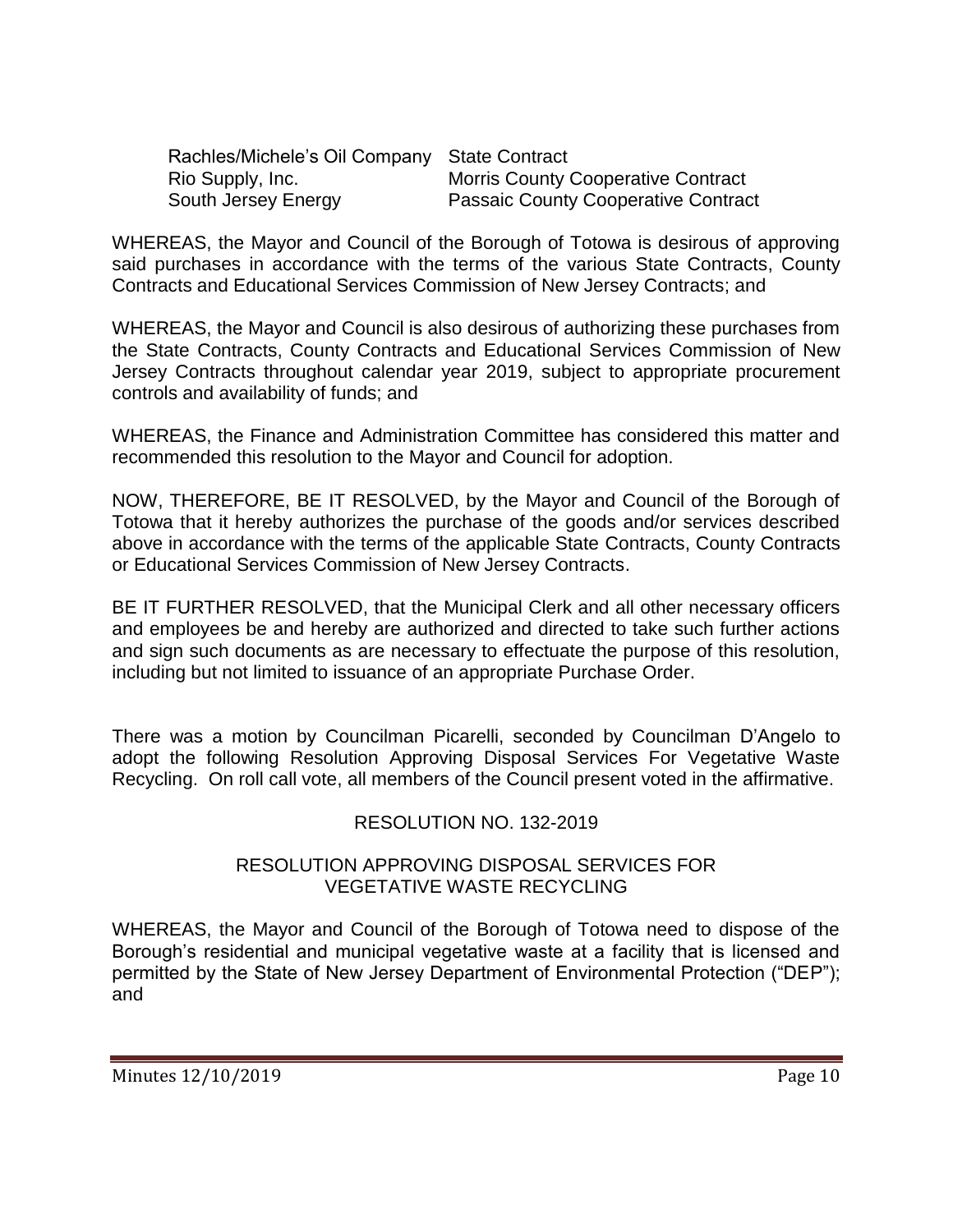WHEREAS, the Borough of Totowa solicits proposals from licensed and permitted disposal facilities that will dispose of vegetative materials including but not limited to leaves, brush, tree parts, stumps, wood chips and grass; and

WHEREAS, Environmental Renewal, LLC, 27 Andrews Drive, Woodland Park, New Jersey 07424 has submitted a proposal to dispose of vegetative waste at their facility in accordance with their Municipal Rate Schedule, a copy of which is on file in the office of the Borough of Totowa Municipal Clerk; and

WHEREAS, these services were utilized during the year 2019; and

WHEREAS, pursuant to the applicable New Jersey State laws, the authorization of this service may be authorized as an exception to public bidding in accordance with the Local Public Contract Law as set forth in N.J.S.A 40A:11-5, et seq.

NOW, THEREFORE, BE IT RESOLVED, that the Mayor and Council of the Borough of Totowa do hereby authorize the Borough of Totowa to utilize Environmental Renewal, LLC for the disposal of vegetative waste for the Borough of Totowa in accordance with the Fee Schedule set forth in their proposal.

BE IT FURTHER RESOLVED, that the Mayor and Council of the Borough of Totowa do hereby authorize the Municipal Clerk to execute any and all necessary instruments relating thereto.

A letter from the Happy Seniors thanking the Mayor and Council for their 2019 annual contribution was received and filed.

COMMITTEE ON PUBLIC SAFETY:

There was a motion by Councilman D'Angelo, seconded by Councilman Capo to adopt the following Resolution Authorizing The Submission Of A Strategic Plan For The Totowa Municipal Drug Alliance Fiscal Year 2021 Grant Cycle July 1, 2020 To June 30, 2021. On roll call vote, all members of the Council present voted in the affirmative.

#### RESOLUTION NO. 133-2019

RESOLUTION AUTHORIZING THE SUBMISSION OF A STRATEGIC PLAN FOR THE TOTOWA MUNICIPAL DRUG ALLIANCE FISCAL YEAR 2021 GRANT CYCLE JULY 1, 2020 TO JUNE 30, 2021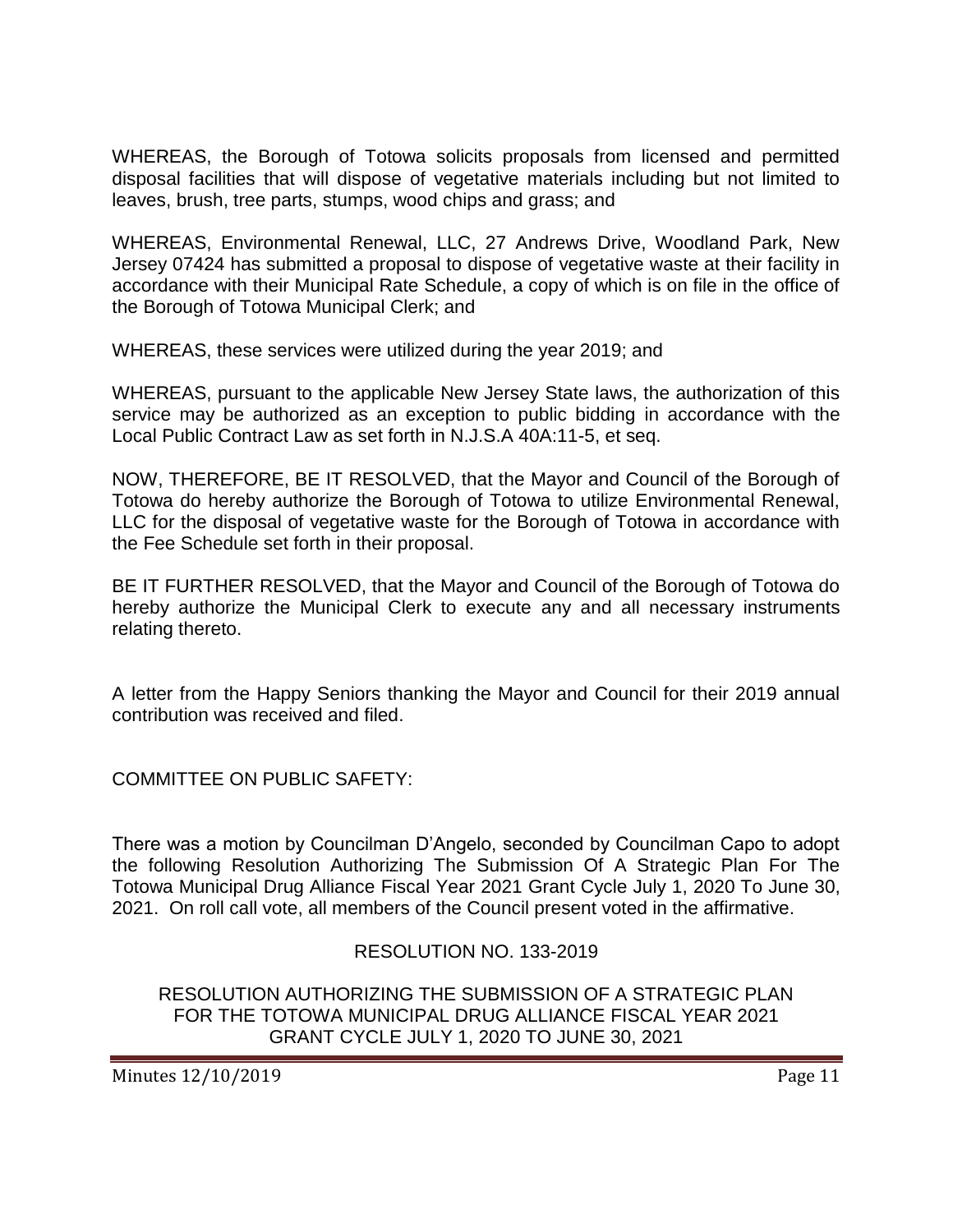WHEREAS, the Governor's Council on Alcoholism and Drug Abuse established the Municipal Alliances for the Prevention of Alcoholism and Drug Abuse in 1989 to educate and engage residents, local government and law enforcement officials, schools, nonprofit organizations, the faith community, parents, youth and other allies in efforts to prevent alcoholism and drug abuse in communities throughout New Jersey; and

WHEREAS, the Mayor and Council of the Borough of Totowa, County of Passaic, State of New Jersey recognizes that the abuse of alcohol and drugs is a serious problem in our society amongst persons of all ages and therefore has an established Municipal Alliance Committee; and

WHEREAS, the Mayor and Council of the Borough of Totowa further recognizes that it is incumbent upon not only public officials but upon the entire community to take action to prevent such abuses in our community; and

WHEREAS, the Mayor and Council of the Borough of Totowa has applied for funding to the Governor's Council on Alcoholism and Drug Abuse through the County of Passaic.

NOW, THEREFORE, BE IT RESOLVED, that the Mayor and Council of the Borough of Totowa, County of Passaic, State of New Jersey hereby recognizes the following:

1. The Mayor and Council of the Borough of Totowa do hereby authorize submission of a strategic plan for the Totowa Municipal Drug Alliance grant for the period of July 1, 2020 to June 30, 2021 (FY2021) in the amount of:

| DEDR                   | \$23,030.00 |
|------------------------|-------------|
| Cash Match \$ 5,758.00 |             |
| In-Kind                | \$17,273.00 |

2. The Mayor and Council of the Borough of Totowa acknowledge the terms and conditions for administering the Municipal Alliance grant, including the administrative compliance and audit requirements.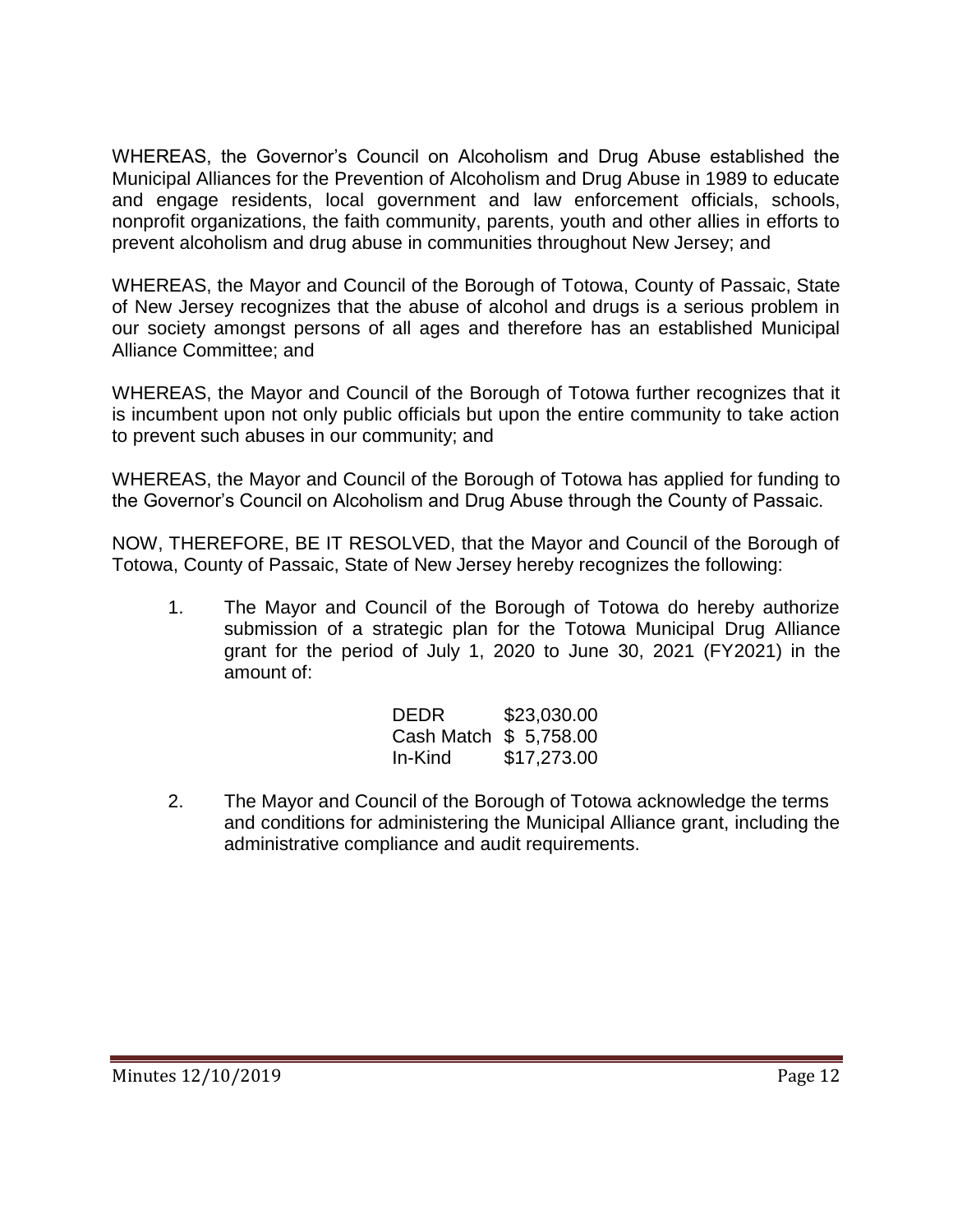# COMMITTEE ON PUBLIC WORKS:

A letter was received from the New Jersey Department of Transportation advising that Totowa has been selected to receive funding from their FY 2020 Municipal Aid Program for Craig Court, Dey Hill Trail and Commerce Way in the amount of \$411,192. There was a motion by Councilman Bucher, seconded by Councilwoman Palazzo to accept the funding. On roll call vote, all members of the Council present voted in the affirmative.

A retirement letter was received from DPW Laborer Michael Baron. There was a motion by Councilman Bucher, seconded by Councilwoman Palazzo to accept his retirement and wish him well in retirement. On roll call vote, all members of the Council present voted in the affirmative.

There was a motion by Councilman Bucher, seconded by Councilwoman Palazzo to adopt the following resolution authorizing the Mayor and Council to go into executive session to discuss a personnel item at the conclusion of the regular meeting agenda. On roll call vote, all members of the Council present voted in the affirmative.

## RESOLUTION NO. 134-2019

WHEREAS, pursuant to N.J.S.A. 10:4 et seq. the Open Public Meetings Act, the Governing Body of a municipality may exclude the public from a portion of a meeting; and

WHEREAS, prior to the exclusion of the public from a portion of the meeting the Governing Body shall first adopt a resolution at a meeting to which the public shall be admitted; and

WHEREAS, pursuant to N.J.S.A. 10:4-12 b.(8) the Governing Body of a municipality may exclude the public from that portion of a meeting in which the Governing Body discusses personnel items.

NOW, THEREFORE, BE IT RESOLVED, by the Mayor and Council of the Borough of Totowa that they go into Executive session to discuss personnel items at the conclusion of the regular meeting's agenda.

BE IT FURTHER RESOLVED, that the matters discussed in Executive session will be made public upon the resolution of the personnel items discussed.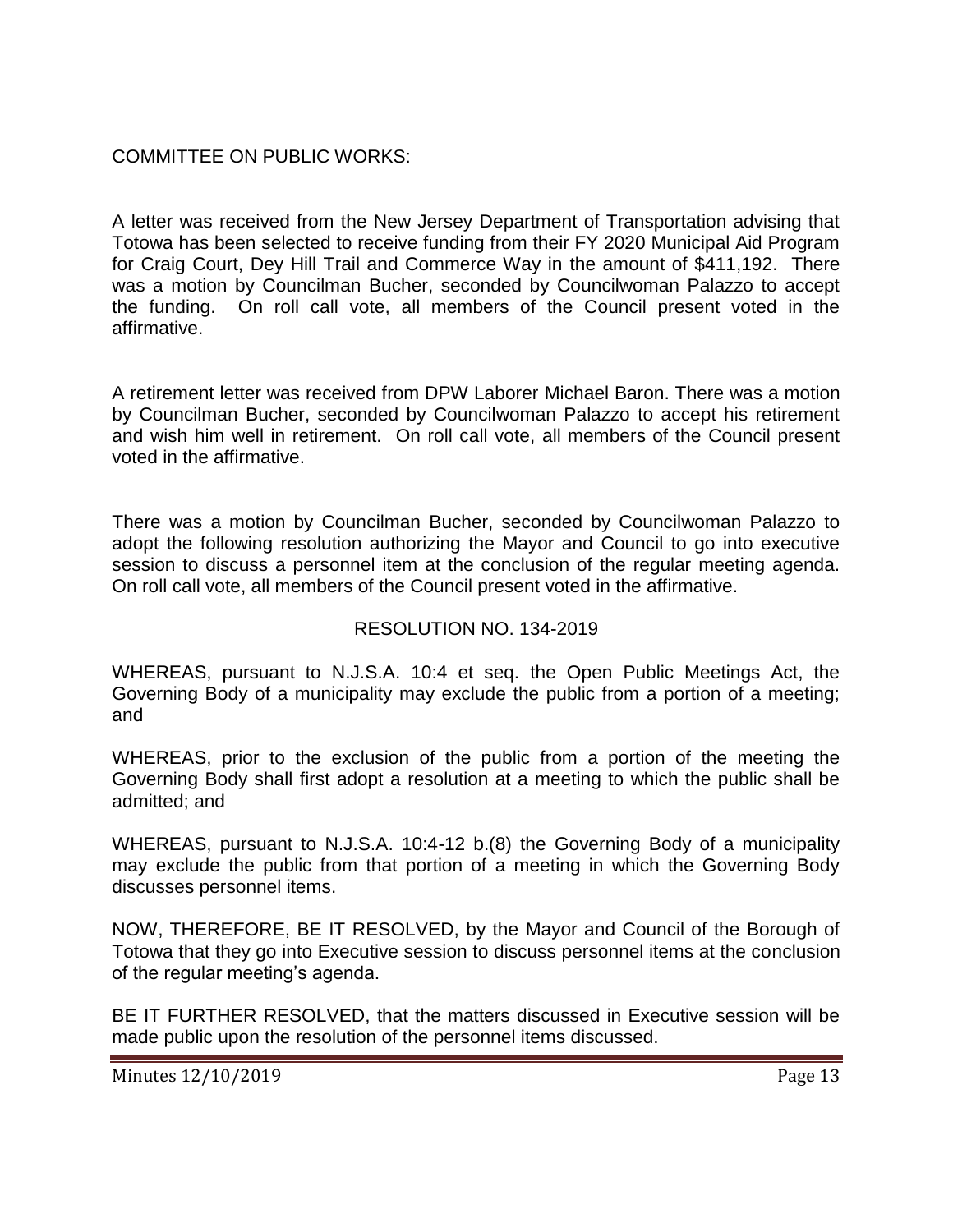# COMMITTEE ON ENGINEERING & PUBLIC PROPERTY:

There was a motion by Councilman Capo, seconded by Councilwoman Andriani to approve Payment Estimate No. 2 (Final) in the amount of \$26,317.80 to National Water Main Company for the Sanitary Sewer Main Rehabilitation – Phases VII & VIII. On roll call vote, all members of the Council present voted in the affirmative.

COMMITTEE ON LIAISON & INSPECTION:

There was no report.

COMMITTEE ON LEGISLATION & ORDINANCES:

There was a motion by Councilwoman Palazzo, seconded by Councilman Picarelli to approve Raffle License Application Nos. 2186 & 2187 for Rosemarie's Rescue Ranch, Inc. for a Tricky Tray and On-Premise 50/50 to be held on May 14, 2020 at The Barnyard And Carriage House. On roll call vote, all members of the Council present voted in the affirmative.

Mayor Coiro announced that we would now go into executive session and would return, but may or may not have a resolution to the personnel item being discussed.

The following occurred in executive session:

The following people were present: Mayor John Coiro, Councilman Lou D'Angelo, Councilwoman Debra Andriani, Councilman Anthony Picarelli, Councilman William Bucher, Councilman John Capo, Councilwoman Lisa Palazzo, Municipal Clerk Joseph Wassel and Municipal Attorney Kristin Corrado.

Borough Attorney Corrado gave the background and history, along with a timeline of events for Probationary Employee, DPW Laborer Joseph Morabito from his date of hire. Borough Clerk Wassel advised of the various letters sent and the responses we received back. A conversation ensued.